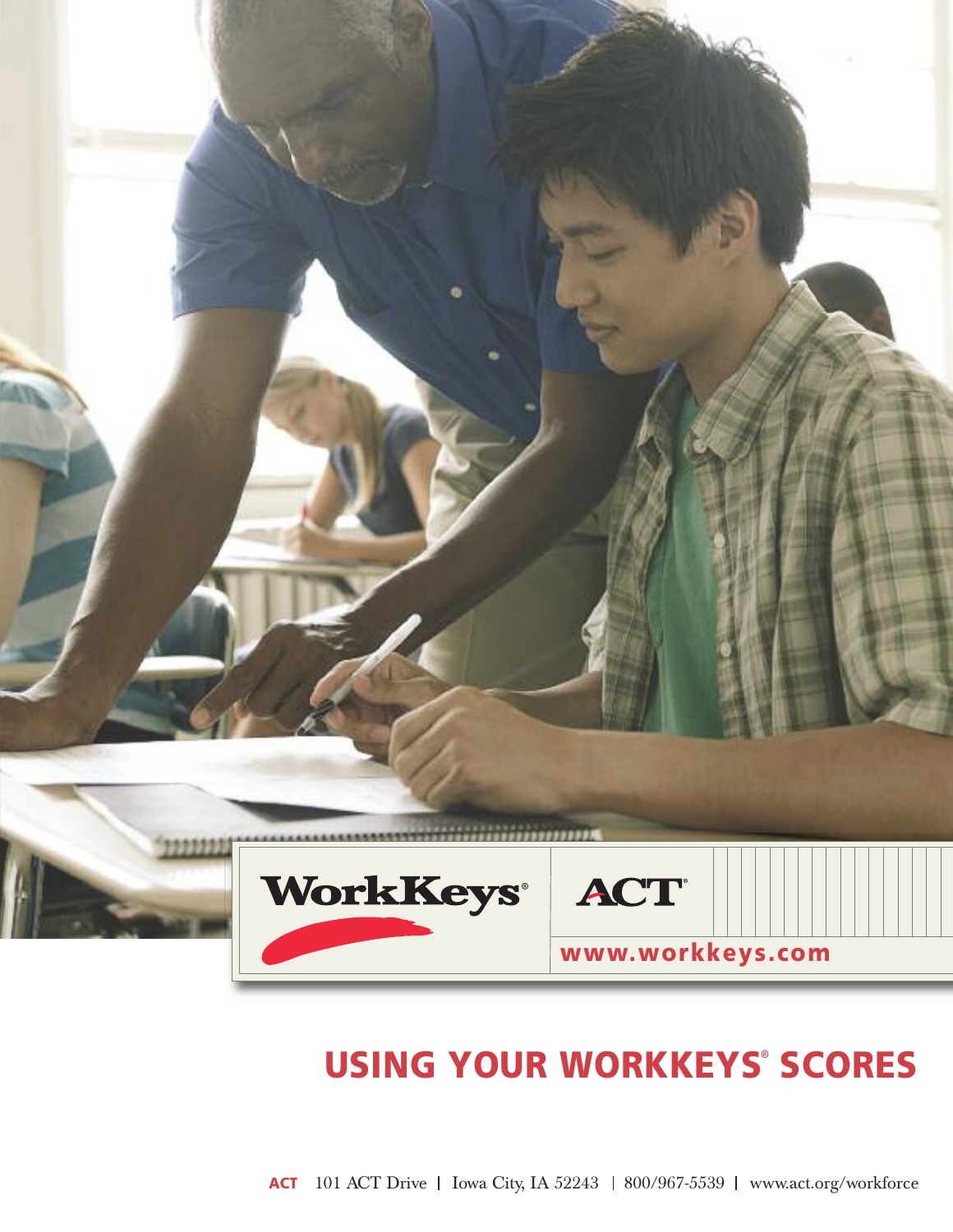#### **The WorkkeYs AssessmenTs**

Taking WorkKeys tests is an important first step to prepare for education, training, or a career. WorkKeys scores help you compare your skills to the skills real jobs require.

WorkKeys test questions are based on situations in the everyday work world. Employers across the country require the WorkKeys assessments or recommend that applicants acquire the National Career Readiness Certificate. These scores help employers choose the most qualified candidates for their job openings. Employers want to know you have the essential skills necessary to be successful at their companies. Your WorkKeys scores prove you have the skills to succeed.

Taking the WorkKeys assessments allows you to:

- **>>** Identify what skill levels you already have.
- **>>** Match your skill levels to specific job requirements.
- **>>** Prove you have the skills needed to be successful in the workplace.

ACT has researched more than 18,000 occupations and found reading, math, and locating information skills to be highly important to the majority of jobs in the workplace. These assessments are also the foundation for earning a National Career Readiness Certificate:

- **>>** Applied Mathematics
- **>>** Reading for Information
- **>>** Locating Information

Additional WorkKeys foundational skill assessments include:

- **>>** Applied Technology
- **>>** Business Writing
- **>>** Listening
- **>>** Teamwork
- **>>** Workplace Observation
- **>>** Writing



#### **UndersTAnding WorkkeYs sCores**

A WorkKeys score is determined by the number of questions answered correctly. There is no penalty for guessing. The level score descriptions describe the skills you have achieved and can apply on the job or in training. After taking the assessments, you will receive a WorkKeys Individual Score Report or Memo to Examinee.

If you have taken the WorkKeys assessments on a computer, you will receive an Individual Score Report. If you have taken the WorkKeys assessments in paper-andpencil format, you will receive a Memo to Examinee Report. Both reports document your skill level for each assessment taken, describe the tasks associated with each skill level, and suggest general strategies for improvement.

Your report may be slightly different from those shown here, depending on how and where you took the test, but all of the essential elements are the same.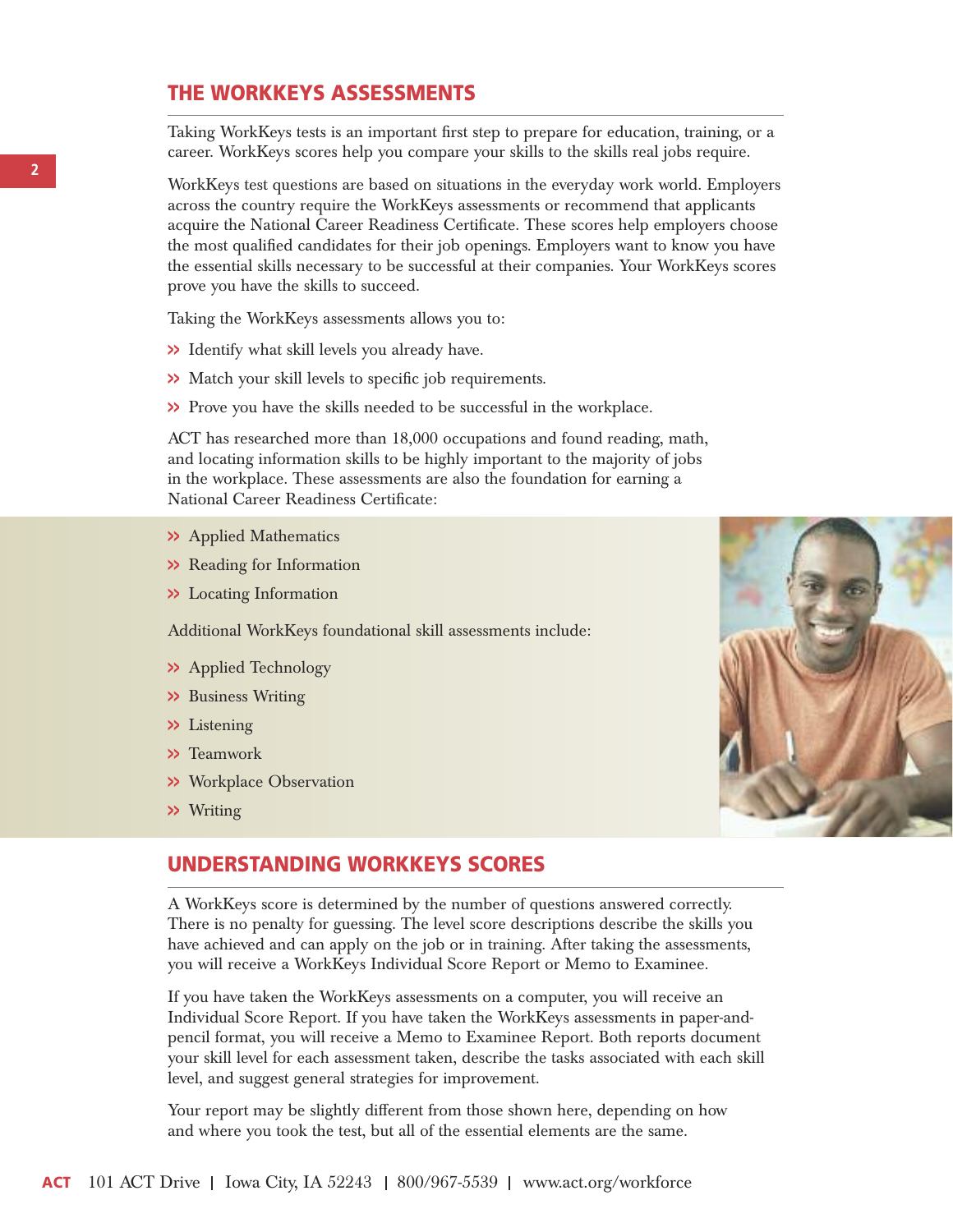

**3**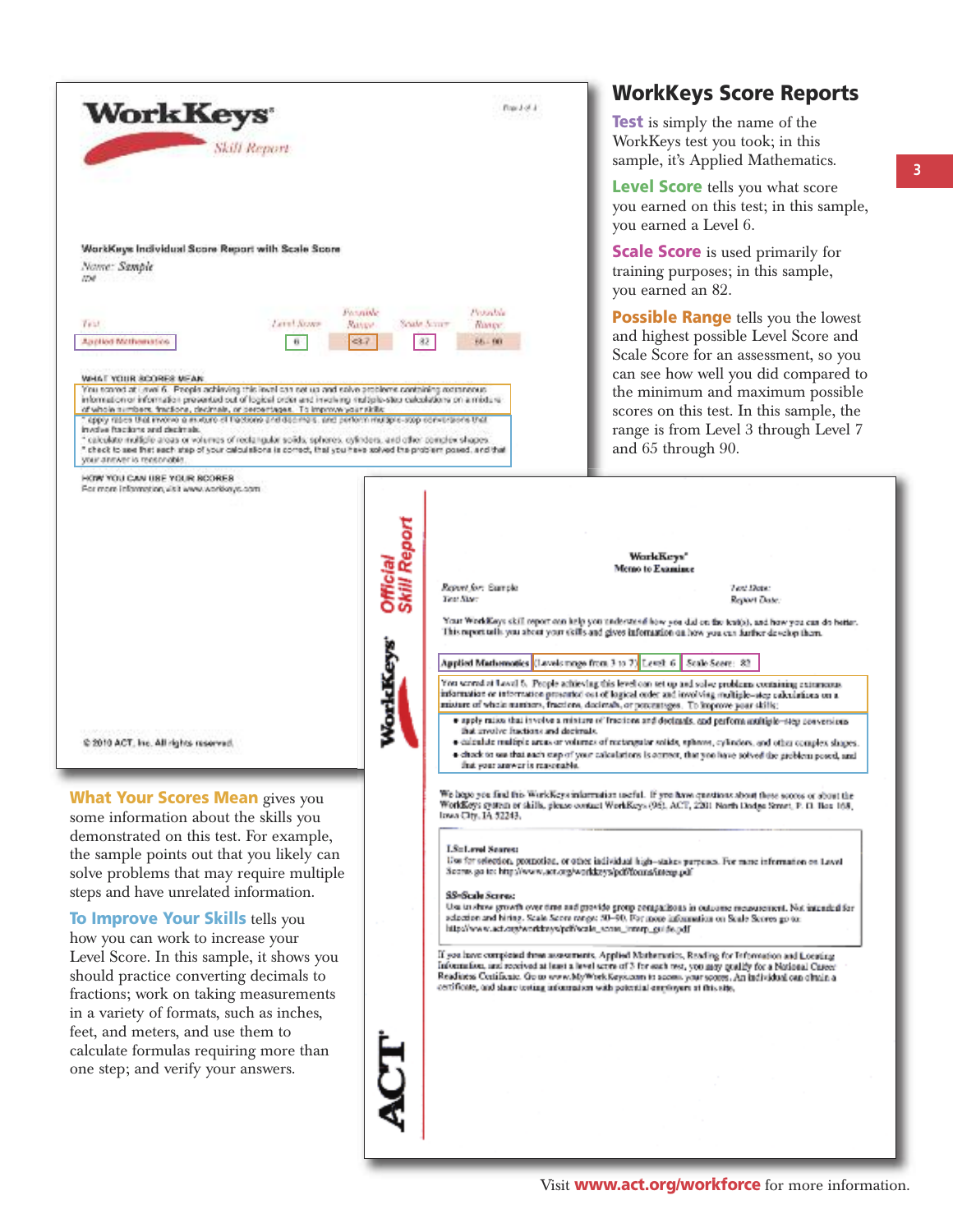## **Using YoUr WorkkeYs sCores**

# **earn the national Career readiness Certificate**

The National Career Readiness Certificate indicates you have the foundational workplace skills needed to succeed. To earn the Certificate, you must take the Applied Mathematics, Locating Information, and Reading for Information assessments.



| <b>Certificate</b><br>Level | <b>Level Score</b><br><b>Requirements</b>                | <b>Percentage of Qualified Jobs</b><br>in WorkKeys Database**                              |  |
|-----------------------------|----------------------------------------------------------|--------------------------------------------------------------------------------------------|--|
| Platinum*                   | Minimum score of 6<br>on each of the three<br>core areas | Examinee has necessary foundational skills<br>for 99% of the jobs in the WorkKeys database |  |
| Gold                        | Minimum score of 5<br>on each of the three<br>core areas | Examinee has necessary foundational skills<br>for 93% of the jobs in the WorkKeys database |  |
| <b>Silver</b>               | Minimum score of 4<br>on each of the three<br>core areas | Examinee has necessary foundational skills<br>for 67% of the jobs in the WorkKeys database |  |
| <b>Bronze</b>               | Minimum score of 3<br>on each of the three<br>core areas | Examinee has necessary foundational skills<br>for 16% of the jobs in the WorkKeys database |  |

*\* Platinum jobs require high levels of education, training, and experience.*

*\*\*The Certificate is only one of many selection criteria employers use when hiring and promoting. Earning the National Career Readiness Certificate does not qualify you for all job requirements.*

Demonstrating higher job skills means you have access to higher-paying jobs. Employers are willing to pay higher salaries for higher skill levels.

According to ACT research, higher Certificate levels lead to higher pay.



**"When we hire, we typically have 1,000 applicants for 30 positions. If they pass the tests and get a certificate, they're closer to getting ahead in the job-application process."**

**— Bernadette Young, former human resources manager, Energizer**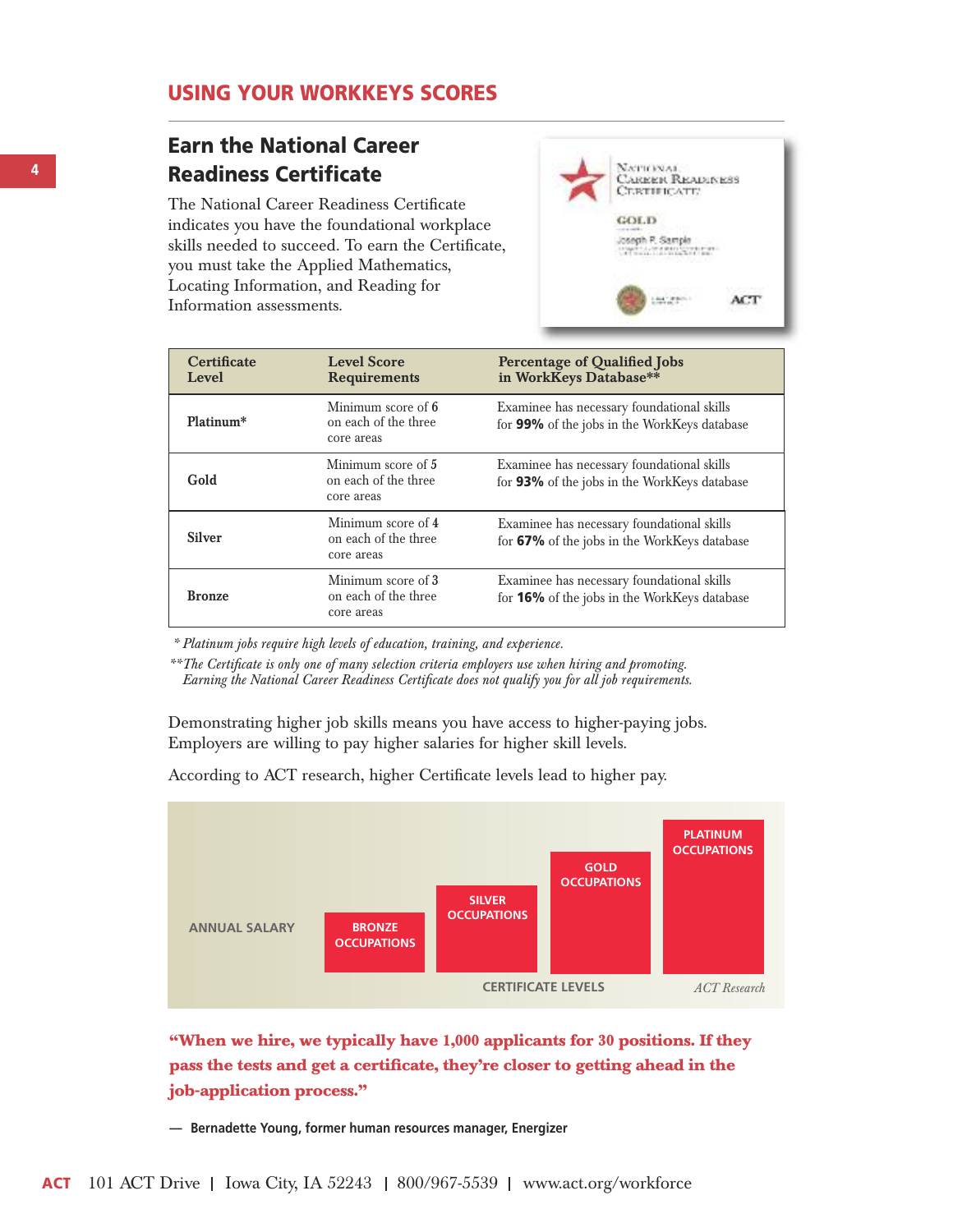# **search Jobs by skills**

After taking the tests, you can review the WorkKeys skills needed for different careers. Visit **www.act.org/workkeys/skillsearch.html** to search jobs by skill.

Not sure what careers you're interested in? WorkKeys Personal Skills assessments can help you match your interests and values with workplace demands. Learn more about the Personal Skills assessments and find a local testing site at **www.workkeys.com**.

Example skill levels:

| <b>Job Title</b>        | Applied            | Locating           | <b>Reading for</b> |
|-------------------------|--------------------|--------------------|--------------------|
|                         | <b>Mathematics</b> | <b>Information</b> | Information        |
| <b>Graphic Designer</b> |                    |                    |                    |

Compare your Level Scores to the Level Scores typical for that occupation. This job requires an Applied Mathematics score of Level 5. The sample report showed that "Sample" has a Level 6, so "Sample" has the foundational math skills to qualify for this job. If "Sample" had taken Locating Information and Reading for Information, reports would indicate level scores for those skills also, and a comparison to the profile shown in this example could be made. This example also shows that if you want to succeed in this job, you should try to obtain a Gold level of the National Career Readiness Certificate.

### **more Ways to Use Your scores**

Add your National Career Readiness Certificate and WorkKeys scores to your resume and job applications. Visit **www.nationalcareerreadiness.org** to view sample resumes.

Take your WorkKeys score report or National Career Readiness Certificate to a job interview to show the employer that you have the skills needed for the job.

If you are planning to attend a community or technical college, include your WorkKeys scores in your application materials. Many institutions use and know about WorkKeys assessments.

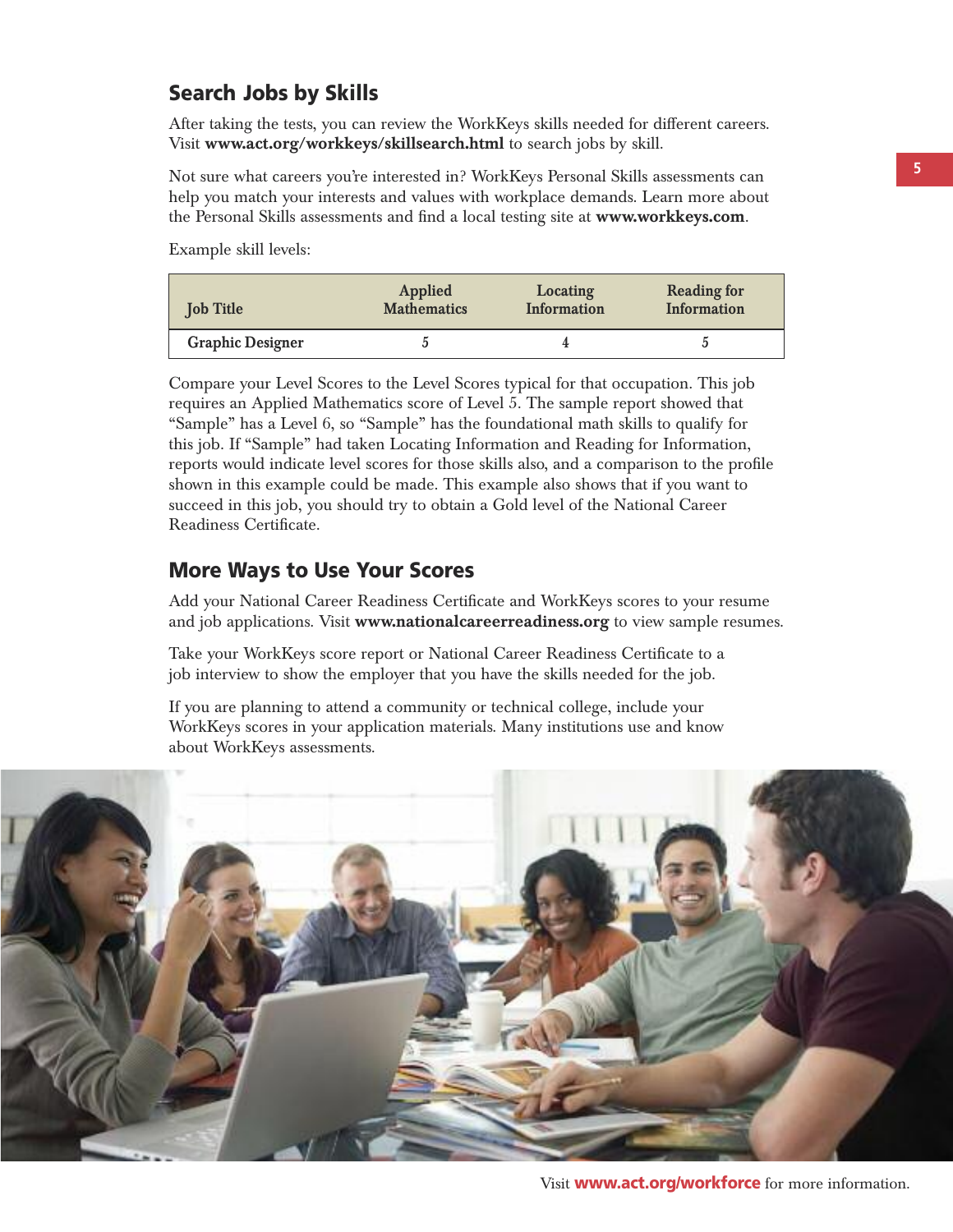#### **imProve TesT sCores**

If you would like to improve your WorkKeys scores to match a job requirement or earn a higher-level National Career Readiness Certificate, sample practice tests and training options are available.

#### **Workkeys Practice Tests**

Visit **www.workkeys.com** to purchase full-length practice tests. The practice test will look and feel like a real WorkKeys test. Practice tests are available online for:

- **>>** Applied Mathematics
- **>>** Locating Information
- **>>** Reading for Information
- **>>** Applied Technology
- **>>** Business Writing

#### **Training options**

Help increase your WorkKeys scores by using an ACT-approved curriculum provider. Ask your counselor or career advisor about using a curriculum or taking classes to improve skill levels.

**"I thought WorkKeys was going to be tough to pass, but it actually was easy and taught me how to comprehend things a lot easier. This is a great program. Thanks!"**

**— Jasmyne Galvin, student**

**"I learned that I'm smarter than I gave myself credit for. And there are things I knew from way back but didn't realize it until I took this course. It made me a better person and gave me confidence. The instructors were awesome; they made it fun."**

**— Tina Smith, machine operator, Green Mountain Coffee Roasters**

**"At first I thought, 'Oh, great—another test to make me look stupid.' But once I started it, it felt like the test was made for me. It told me my ups and how to improve on my downs. By far, this is one of the best tests I have ever taken."**

**— Shaylunn Lee, student**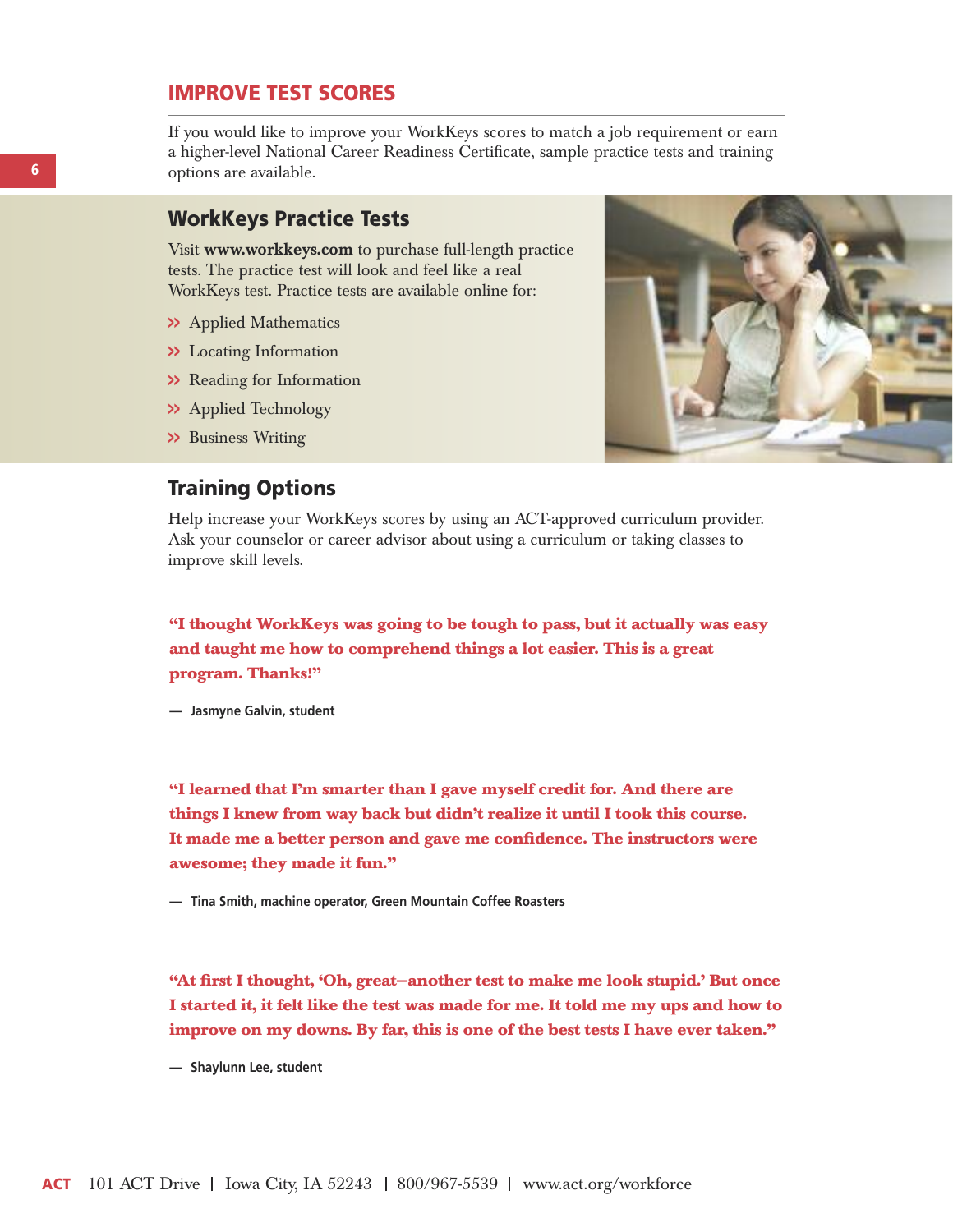# **CAreer gUidAnCe**

Deciding on or making the transition to a new career is exciting, but it can be overwhelming. Taking the WorkKeys assessments and earning a National Career Readiness Certificate is an important first step to help you stand out from other applicants and prove your workplace skills. The WorkKeys Personal Skills assessments can help you match your interests and values with workplace demands. If you have questions about your scores or career options, remember to ask for help.

Counselors and career advisors can be facilitators of the readiness process and can assist in explaining scores and database information, help raise awareness of skills and skill gaps, help create a plan to address skill gaps, and manage career expectations.

Parents can be supportive by discussing career goals and reviewing the WorkKeys Individual Score Report with students. Make them aware that skill-level improvements increase students' opportunities for higher-skill, higher-paying jobs.

# **good luck in your future career!**